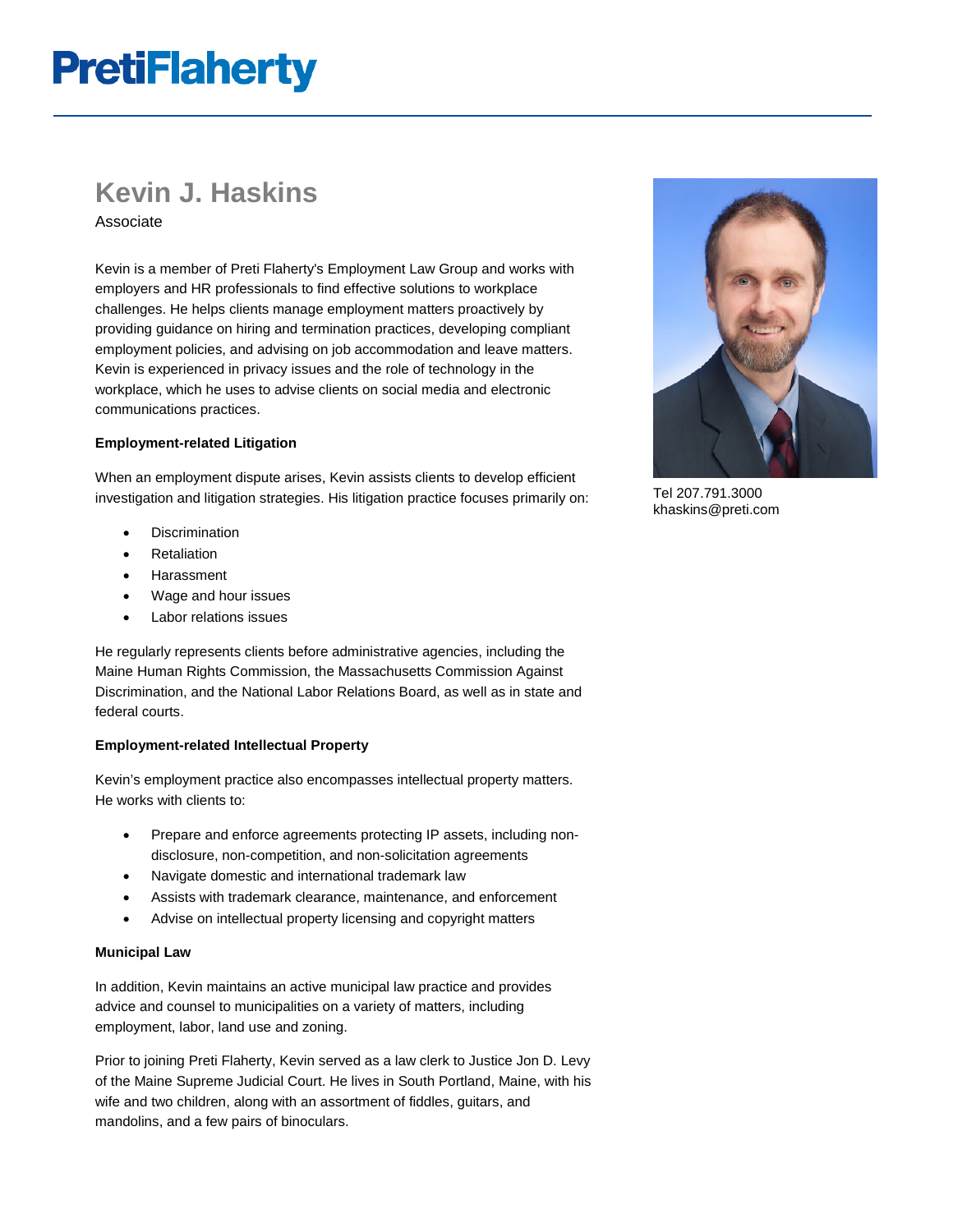# **PretiFlaherty**

#### **Practice Areas**

- Data Security & Privacy
- Employment Law
- Municipal Law and Finance

#### **Education**

- University of Maine School of Law (J.D., magna cum laude, 2008)
- Bowdoin College (B.A., summa cum laude, 1999)

#### **Admissions**

- Maine
- Massachusetts
- U.S. District Court, District of Maine
- U.S. District Court, District of Massachusetts

#### **Professional Affiliations**

- Maine State Bar Association
- American Bar Association

#### **Civic Involvement**

• Cultivating Community, Board of Directors, 2010-2015

### **Publications**

April 19, 2017 **Cyber Update: Free Speech, FOAA, and Website Privacy Policies** *Maine Townsman*

April 5, 2017 **The Rise of Wearable and Smart Technology in the Workplace** *ABA National Symposium on Technology in Labor and Employment Law*

September 10, 2015 **Employment Law News: New Social Media Privacy Law in Maine**

March 1, 2014 **Workplace Privacy in the Digital Age** *Handbook*

### News